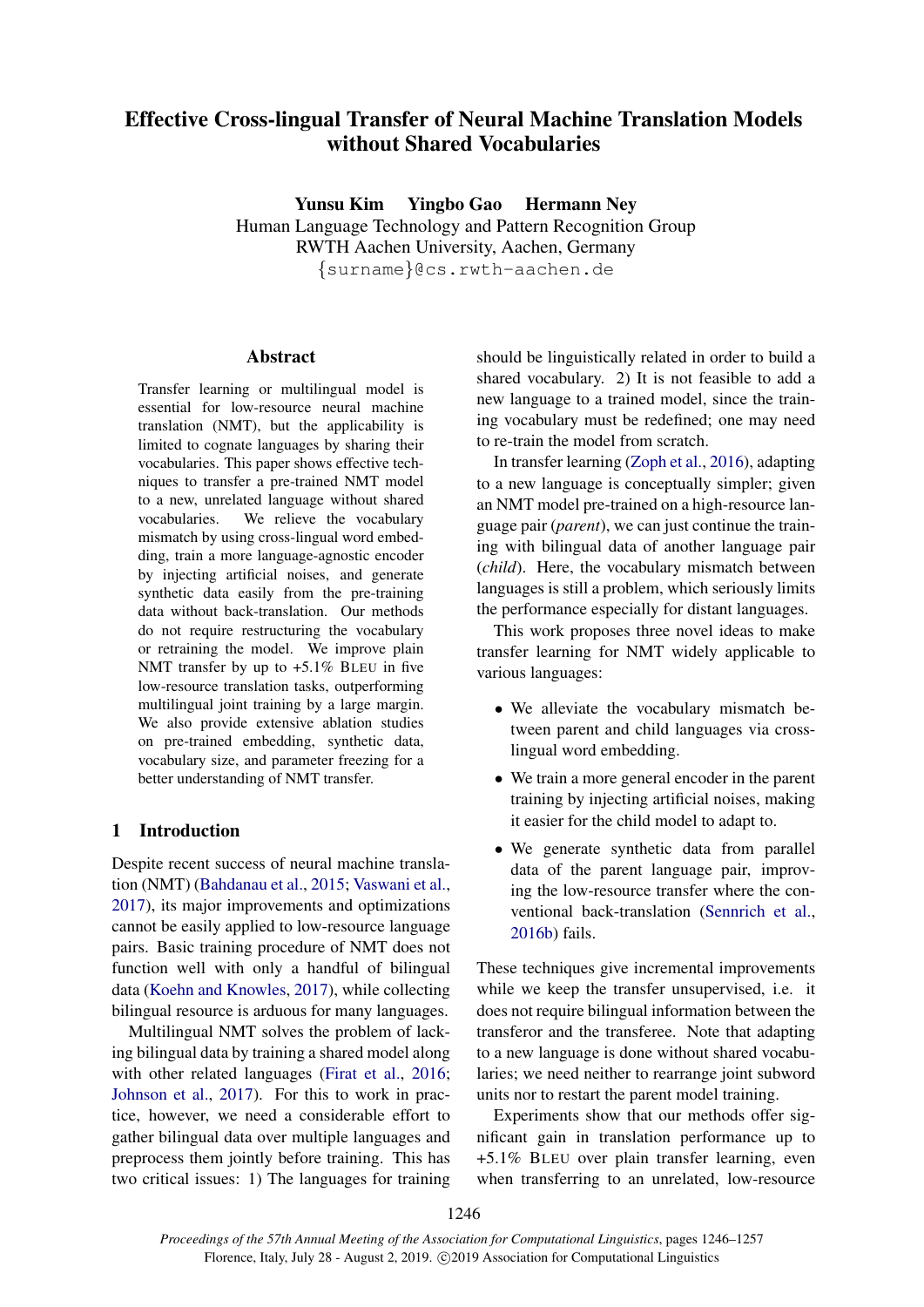language. The results significantly outperform multilingual joint training [\(Johnson et al.,](#page-10-1) [2017\)](#page-10-1) in all of our experiments. We also provide in-depth analyses of the following aspects to understand the behavior of NMT transfer and maximize its performance: type of the pre-trained embedding, synthetic data generation methods, size of the transferred vocabulary, and parameter freezing.

# 2 Neural Machine Translation

Before describing our transfer learning approach, this section covers basics of an NMT model. Explanations here are not based on a specific architecture but extendable to more complex model variants.

For a source sentence  $f_1^J = f_1, ..., f_j, ..., f_J$ (length J) and a corresponding target sentence  $e_1^I = e_1, ..., e_i, ..., e_I$  (length *I*), NMT models the probability  $p(e_1^I | f_1^J)$  with several components: source/target word embeddings, an encoder, a decoder, and an output layer.

Source word embedding  $E<sup>src</sup>$  maps a discrete word  $f$  (as a one-hot vector) to a continuous representation (*embedding*) of that word  $E^{\rm src}(f)$ . In practice, it is implemented by a lookup table and stored in a matrix in  $\mathbb{R}^{D\times V^{\text{src}}}$ , where D is the number of dimensions of the embedding. Target word embedding is analogous.

An encoder takes a sequence of source word embeddings  $E^{\rm src}(f_1^J)$  and produces a sequence of hidden representations  $\mathbf{h}_1^J$  for the source sentence. The encoder can be modeled with recurrent [\(Sutskever et al.,](#page-11-3) [2014\)](#page-11-3), convolutional [\(Gehring](#page-9-2) [et al.,](#page-9-2) [2017\)](#page-9-2), or self-attentive layers [\(Vaswani](#page-11-0) [et al.,](#page-11-0) [2017\)](#page-11-0). The encoder is responsible for modeling syntactic and semantic relationships among the source words, including word order.

A decoder generates target words for each target position  $i$  from its internal state  $s_i$ , which depends on  $\mathbf{h}_1^J$ ,  $E^{\text{tgt}}(e_{i-1})$ , and  $\mathbf{s}_{i-1}$ . It keeps track of the generated hypothesis up to position  $i-1$  and relates the generation with source representations  $\mathbf{h}_1^J$ . For shared vocabularies between source and target languages, the target embedding weights can be tied with the source embedding weights, i.e.  $E^{\rm src} = E^{\rm tgt}$ .

The model is trained on a parallel corpus by optimizing for the cross-entropy loss with the stochastic gradient descent algorithm. Translation is carried out with a beam search. For more details, we refer the reader to [Bahdanau et al.](#page-9-0) [\(2015\)](#page-9-0)

and [Vaswani et al.](#page-11-0) [\(2017\)](#page-11-0).

### 3 Transfer Learning for NMT

In general, transfer learning is reusing the knowledge from other domains/tasks when facing a new problem [\(Thrun and Pratt,](#page-11-4) [2012\)](#page-11-4). It has been of continued interest in machine learning for the past decades, especially when there is not enough training data for the problem at hand. Much attention is given to transfer learning for neural networks, since hidden layers of the network can implicitly learn general representations of data; the knowledge can be readily transferred by copying the hidden layer weights to another network [\(Caruana,](#page-9-3) [1995;](#page-9-3) [Bengio,](#page-9-4) [2012\)](#page-9-4).

For NMT, the easiest case of transfer learning is across text domains. Having an NMT model trained on some data, we can continue the training from the same network parameters with data from another domain [\(Luong and Manning,](#page-10-2) [2015;](#page-10-2) [Fre](#page-9-5)[itag and Al-Onaizan,](#page-9-5) [2016\)](#page-9-5). Transfer from another natural language processing task is also straightforward; for example, we can initialize the parameters of NMT models with pre-trained language models of corresponding languages, since the encoder and decoder are essentially language models except a few additional translation-specific components [\(Ramachandran et al.,](#page-10-3) [2017;](#page-10-3) [Lample and](#page-10-4) [Conneau,](#page-10-4) [2019\)](#page-10-4).

<span id="page-1-0"></span>

Figure 1: Diagram of transfer learning for NMT from German→English to Basque→English.

However, it is inherently difficult to transfer NMT models between languages, i.e. pre-train a model for a high-resource language pair and use the trained parameters for a low-resource language pair (Figure [1\)](#page-1-0). Changing a language introduces a completely different data space that does not fit to the pre-trained model. In the following, we describe this discrepancy in detail and propose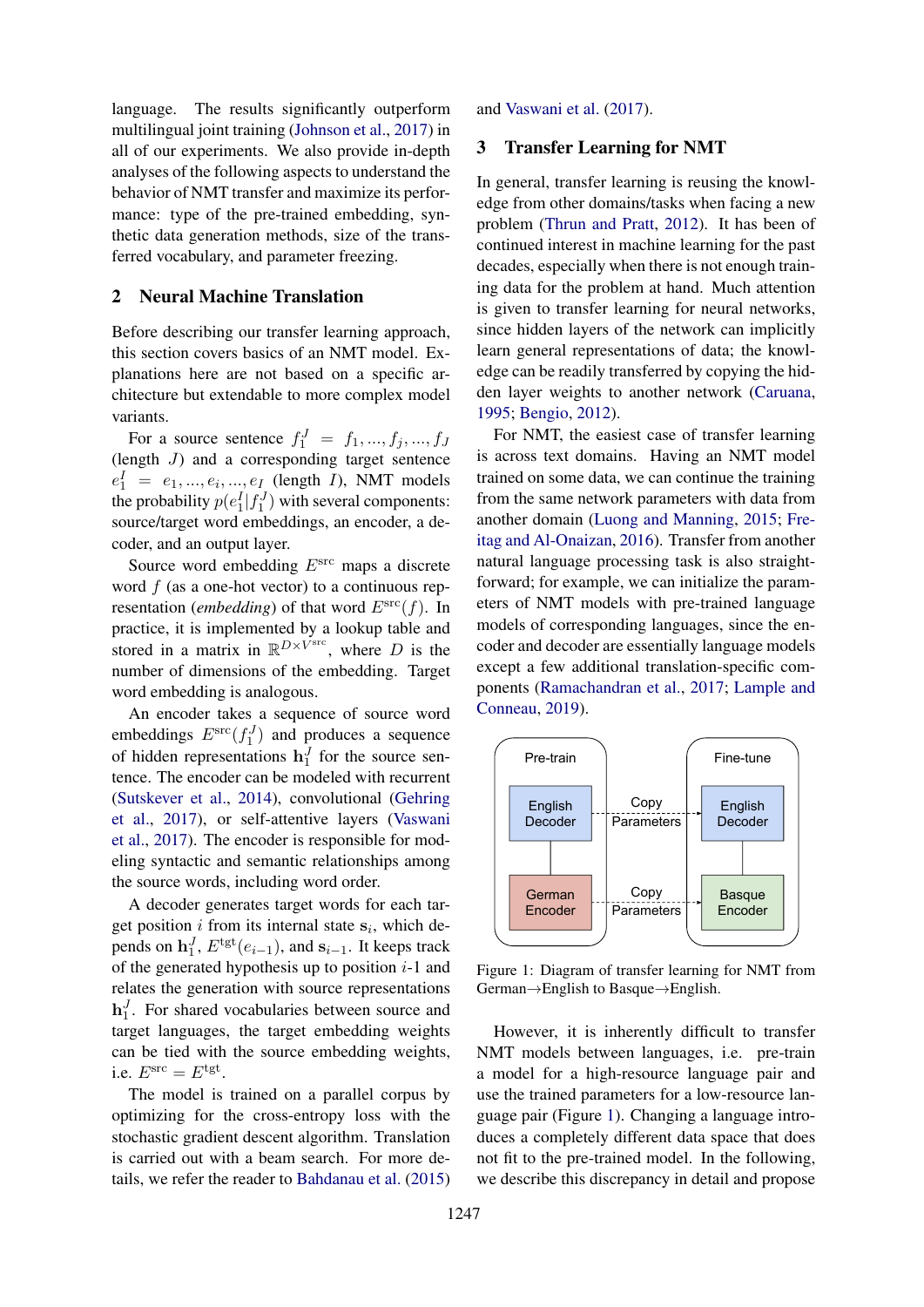our solutions. We focus on switching source languages, while the target language is fixed.

### <span id="page-2-1"></span>3.1 Cross-lingual Word Embedding

The biggest challenge of cross-lingual transfer is the vocabulary mismatch. A natural language vocabulary is discrete and unique for each language, while the mapping between two different vocabularies is non-deterministic and arbitrary. Therefore, when we merely replace a source language, the NMT encoder will see totally different input sequences; pre-trained encoder weights do not get along with the source embedding anymore.

A popular solution to this is sharing the vocabulary among the languages of concern [\(Nguyen](#page-10-5) [and Chiang,](#page-10-5) [2017;](#page-10-5) [Kocmi and Bojar,](#page-10-6) [2018\)](#page-10-6). This is often implemented with joint learning of subword units [\(Sennrich et al.,](#page-11-5) [2016c\)](#page-11-5). Despite its effectiveness, it has an intrinsic problem in practice: A parent model must be trained already with a shared vocabulary with child languages. Such a pre-trained parent model can be transferred only to those child languages using the same shared vocabulary. When we adapt to a new language whose words are not included in the shared vocabulary, we should learn a joint subword space again with the new language and retrain the parent model accordingly—very inefficient and not scalable.

A shared vocabulary is also problematic in that it must be divided into language-specific portions. When many languages share it, an allocated portion for each will be smaller and accordingly less expressive. This is the reason why the vocabulary is usually shared only for linguistically related languages, effectively increasing the portion of common surface forms.

In this work, we propose to keep the vocabularies separate, but share their embedding spaces instead of surface forms. This can be done independently from the parent model training and requires only monolingual data of the child language:

- 1. Learn monolingual embedding of the child language  $E_{\text{child}}^{\text{mono}}$ , using e.g. the skip-gram algorithm [\(Mikolov et al.,](#page-10-7) [2013\)](#page-10-7).
- 2. Extract source embedding  $E_{\text{parent}}^{\text{src}}$  from a pre-trained parent NMT model.
- 3. Learn a cross-lingual linear mapping  $W \in$  $\mathbb{R}^{D\times D}$  between 1 and 2 by minimizing the

<span id="page-2-0"></span>

Figure 2: Cross-lingual mapping of a child (Basque) embedding to the parent (German) embedding.

objective below:

$$
\sum_{(f,f') \in S} \|W E_{\text{child}}^{\text{mono}}(f) - E_{\text{parent}}^{\text{src}}(f')\|_2 \tag{1}
$$

4. Replace source embedding of the parent model parameters with the learned crosslingual embedding.

$$
E_{\text{parent}}^{\text{src}} \leftarrow WE_{\text{child}}^{\text{mono}} \tag{2}
$$

5. Initialize the child model with 4 and start the NMT training on the child language pair.

The dictionary S in Step 3 can be obtained in an unsupervised way by adversarial training [\(Con](#page-9-6)[neau et al.,](#page-9-6) [2018\)](#page-9-6) or matching digits between the parent and child languages [\(Artetxe et al.,](#page-8-0) [2017\)](#page-8-0). The mapping  $W$  can be also iteratively refined with self-induced dictionaries of mutual parentchild nearest neighbors [\(Artetxe et al.,](#page-8-0) [2017\)](#page-8-0), which is still unsupervised. The cross-lingually mapped child embeddings fit better as input to the parent encoder, since they are adjusted to a space similar to that of the parent input embeddings (Figure [2\)](#page-2-0).

Note that in Step 4, the mapping  $W$  is not explicitly inserted as additional parameters in the network. It is multiplied by  $E_{\text{child}}^{\text{mono}}$  and the result is used as the initial source embedding weights. The initialized source embedding is also fine-tuned along with the other parameters in the last step.

These steps do not involve rearranging a joint vocabulary or retraining of the parent model. Using our method, one can pre-train a single parent model once and transfer it to many different child languages efficiently.

Our method is also effective for non-related languages that do not share surface forms, since we address the vocabulary mismatch in the embedding level. After each word is converted to its embedding, it is just a continuous-valued vector in a mathematical space; matching vocabularies is done by transforming the vectors irrespective of language-specific alphabets.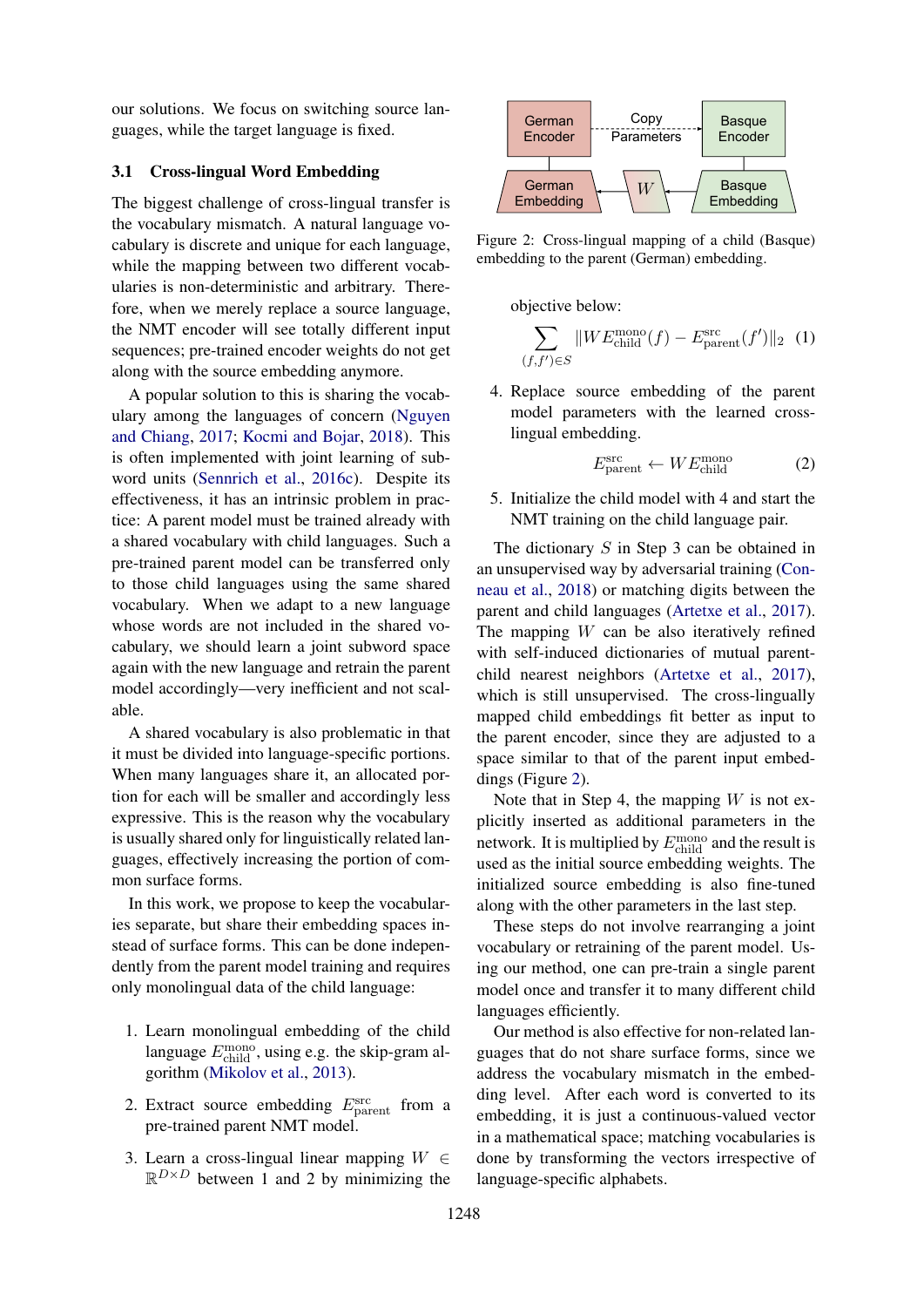<span id="page-3-0"></span>

Figure 3: Injecting noise into a German (parent) source sentence.

### 3.2 Artificial Noises

Another main difference between languages is the word order, namely syntactic structure of sentences. Neural sequence-to-sequence models are highly dependent on sequential ordering of the input, i.e. absolute/relative positions of input tokens.

When we train an encoder for a language, it learns the language-specific word order conventions, e.g. position of a verb in a clause, structure of an adverb phrase, etc. If the input language is changed, the encoder should adjust itself to unfamiliar word orders. The adaptation gets more difficult for non-related languages.

To mitigate this syntactic difference in crosslingual transfer for NMT, we suggest to generalize the parent encoder so that it is not overoptimized to the parent source language. We achieve this by modifying the source side of the parent training data, artificially changing its word orders with random noises (Figure [3\)](#page-3-0). The noise function includes [\(Hill et al.,](#page-9-7) [2016;](#page-9-7) [Kim et al.,](#page-10-8) [2018\)](#page-10-8):

- Inserting a word between original words uniformly with a probability  $p_{ins}$  at each position, choosing the inserted word uniformly from the top  $V_{\text{ins}}$  frequent words
- Deleting original words uniformly with a probability  $p_{\text{del}}$  at each position
- Permuting original word positions uniformly within a limited distance  $d_{\text{per}}$

The noises are injected into every source sentence differently for each epoch. The encoder then sees not only word orders of the parent source language but also other various sentence structures. Since we set limits to the randomness of the noises, the encoder is still able to learn general monotonicity of natural language sentences. This makes it easier for the parent encoder to adapt to a child source language, effectively transferring the pre-trained language-agnostic knowledge of input sequence modeling.

# <span id="page-3-2"></span>3.3 Synthetic Data from Parent Model Training Data

Transfer learning for NMT is particularly necessary for low-resource language pairs where the bilingual data is scarce. The standard technique to address the scarcity is generating synthetic parallel data from target monolingual corpora via backtranslation [\(Sennrich et al.,](#page-11-2) [2016b\)](#page-11-2). However, this works only if the generated source sentences are of sufficiently acceptable quality. In low-resource translation tasks, it is hard to train a good target-tosource translation model, which is used to produce the source hypotheses.

For these scenarios, we devise a simple trick to create additional parallel data for the child language pair without training a target-to-source translation model. The idea is to reuse the parallel data already used for training the parent model. In the source side, we retain only those tokens that exist in the child vocabulary and replace all other tokens with a predefined token, e.g. <unk> (Figure [4\)](#page-3-1). The target side stays the same as we do not switch the languages.

<span id="page-3-1"></span>

Figure 4: Synthetic Basque sentence generated from a German sentence.

The source side of this synthetic data consists only of the overlapping vocabulary entries between the parent and child languages. By including this data in the child model training, we prevent an abrupt change of the input to the pretrained model while keeping the parent and child vocabularies separated. It also helps to avoid overfitting to a tiny parallel data of the child language pair.

In addition, we can expect a synergy with crosslingual word embedding (Section [3.1\)](#page-2-1), where the source embedding space of the child task is transformed into that of the parent task. In this crosslingual space, an overlapping token between parent and child vocabularies should have a very similar embedding to that in the original parent embedding space, to which the pre-trained encoder is already familiar. This helps to realize a smooth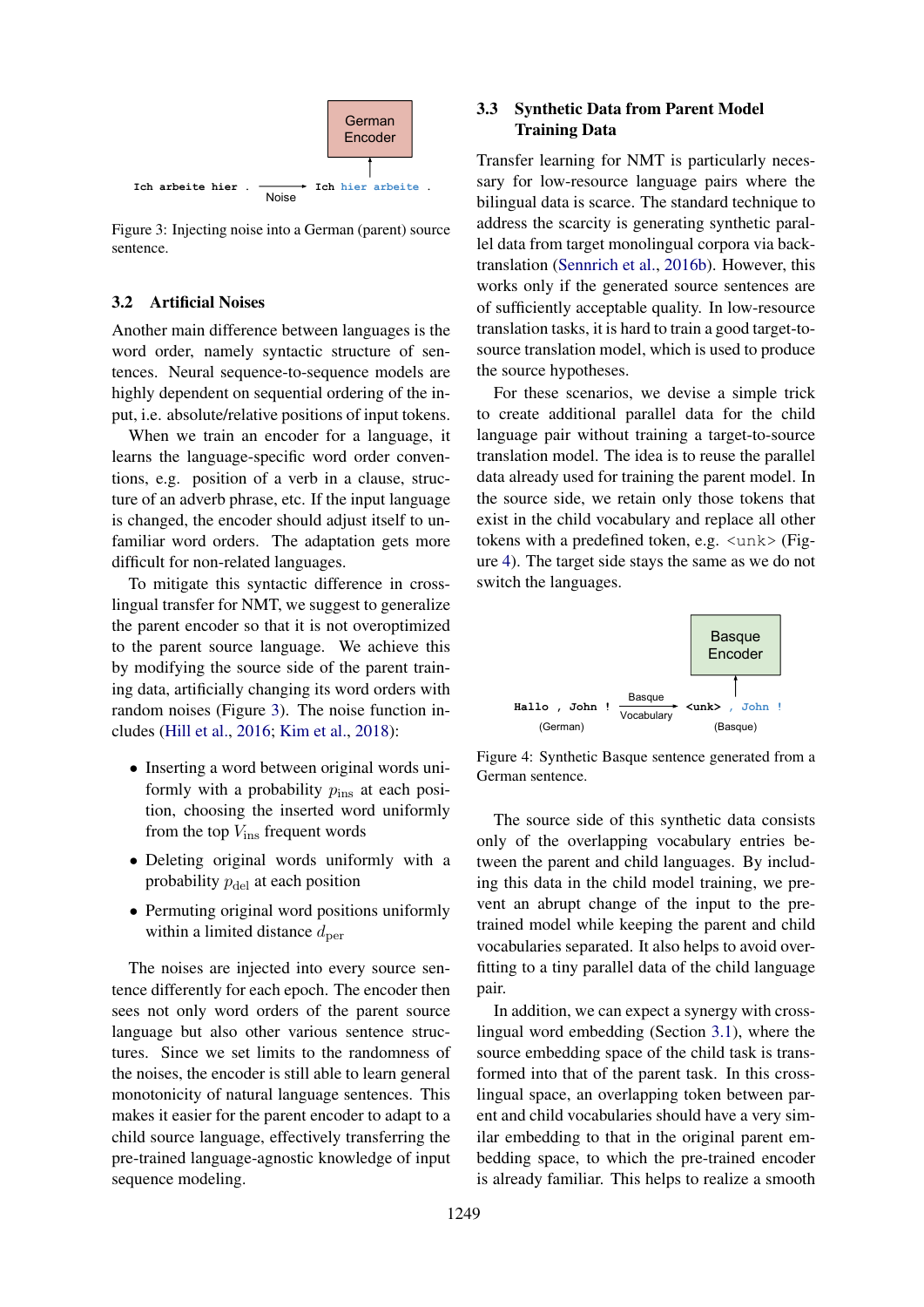<span id="page-4-1"></span>

| Family   | Source<br>Language             | Data $(\rightarrow$ English)<br>[#sents] |
|----------|--------------------------------|------------------------------------------|
| Germanic | German                         | 10,111,758                               |
| Isolate  | Basque                         | 5,605                                    |
| Slavic   | Slovenian<br><b>Belarusian</b> | 17,103<br>4,509                          |
| Turkic   | Azerbaijani<br>Turkish         | 5,946<br>9,998                           |

Table 1: Language families and parallel data statistics.

transition from parent source input to child source input in the transfer process.

### <span id="page-4-5"></span>4 Main Results

We verify the effect of our techniques in transfer learning setups with five different child source languages: Basque (eu), Slovenian (sl), Belarusian (be), Azerbaijani (az), and Turkish (tr). Target language is fixed to English (en) and we use German→English as the parent language pair.

Data: The parent model was trained on parallel data of WMT 20[1](#page-4-0)8 news translation task<sup>1</sup> and synthetic data released by [Sennrich et al.](#page-11-6) [\(2016a\)](#page-11-6). For the child language pairs, we used IWSLT 2018 low-resource MT task data (eu-en) [\(Jan et al.,](#page-10-9) [2018\)](#page-10-9), IWSLT 2014 MT task data (sl-en) [\(Cet](#page-9-8)[tolo et al.,](#page-9-8) [2014\)](#page-9-8), TED talk data from [\(Qi et al.,](#page-10-10) [2018\)](#page-10-10) (be-en/az-en), and subsampling of WMT 2018 news translation task data (tr-en). Statistics of the parallel corpora are given in Table [1.](#page-4-1) Note that the child source languages are linguistically far from the parent source.

Every training dataset was preprocessed with the Moses tokenizer<sup>[2](#page-4-2)</sup>, where the source side was lowercased and the target side was frequent-cased.

Transfer learning: All NMT models in our experiments follow the base 6-layer Transformer architecture of [Vaswani et al.](#page-11-0) [\(2017\)](#page-11-0), except that the source and target embedding weights are not tied. Each source language was encoded with byte pair encoding (BPE) [\(Sennrich et al.,](#page-11-5) [2016c\)](#page-11-5) with 20k merge operations, while the target language was encoded with 50k BPE merges. Dropout with probability of 0.3 was applied to Transformer prepost/activation/attention components in both par-

ent and child model trainings. Training was carried out with Sockeye [\(Hieber et al.,](#page-9-9) [2017\)](#page-9-9) using the Adam optimizer [\(Kingma and Ba,](#page-10-11) [2014\)](#page-10-11) with the default parameters. The maximum sentence length was set to 100 and the batch size to 4,096 words. We stopped the training when perplexity on a validation set was not improving for 12 checkpoints. We set checkpoint frequency to 10,000 updates for the parent model and 1,000 updates for the child models. The parent model yields 39.2% BLEU on WMT German→English newstest2016 test set.

Baseline: As a baseline child model without transfer learning, we used the same setting as above but learned a shared source-target BPE vocabulary with 20k merge operations. We also tied source and target embeddings as suggested for low-resource settings in [Schamper et al.](#page-10-12) [\(2018\)](#page-10-12). Dropout was applied also to the embedding weights for the baselines.

Multilingual: We also compare our transfer learning with the multilingual training where a single, shared NMT model is trained for the parent and child language pairs together from scratch [\(John](#page-10-1)[son et al.,](#page-10-1) [2017\)](#page-10-1). For each child task, we learned a joint BPE vocabulary of all source and target languages in the parent/child tasks with 32k merge operations. The training data for the child task was oversampled so that each mini-batch has roughly 1:1 ratio of the parent/child training examples.

Note that we built a different multilingual model for each child task. Since they depend on shared vocabularies, we should restructure the vocabulary and retrain the model for each of the new language pairs we wish to adapt to.

Cross-lingual word embedding: To pre-train word embeddings, we used Wikimedia dumps<sup>[3](#page-4-3)</sup> of timestamp 2018-11-01 for all child languages except Turkish for which we used WMT News Crawl 2016-2017. From Wikimedia dumps, the actual articles were extracted first<sup>[4](#page-4-4)</sup>, which were split to sentences using the StanfordCoreNLP toolkit [\(Manning et al.,](#page-10-13) [2014\)](#page-10-13). Monolingual embeddings were trained with fasttext [\(Bojanowski et al.,](#page-9-10) [2017\)](#page-9-10) with minimum word count 0. For learning the cross-lingual mappings, we ran 10 epochs of adversarial training and another 10 epochs of dictionary-based refinement using MUSE [\(Con-](#page-9-6)

<span id="page-4-0"></span><sup>1</sup> http://www.statmt.org/wmt18/translation-task.html

<span id="page-4-2"></span><sup>2</sup> http://www.statmt.org/moses/

<span id="page-4-3"></span><sup>3</sup> [https://dumps.wikimedia.org/](#page-9-6)

<span id="page-4-4"></span><sup>4</sup> [https://github.com/attardi/wikiextractor/](#page-9-6)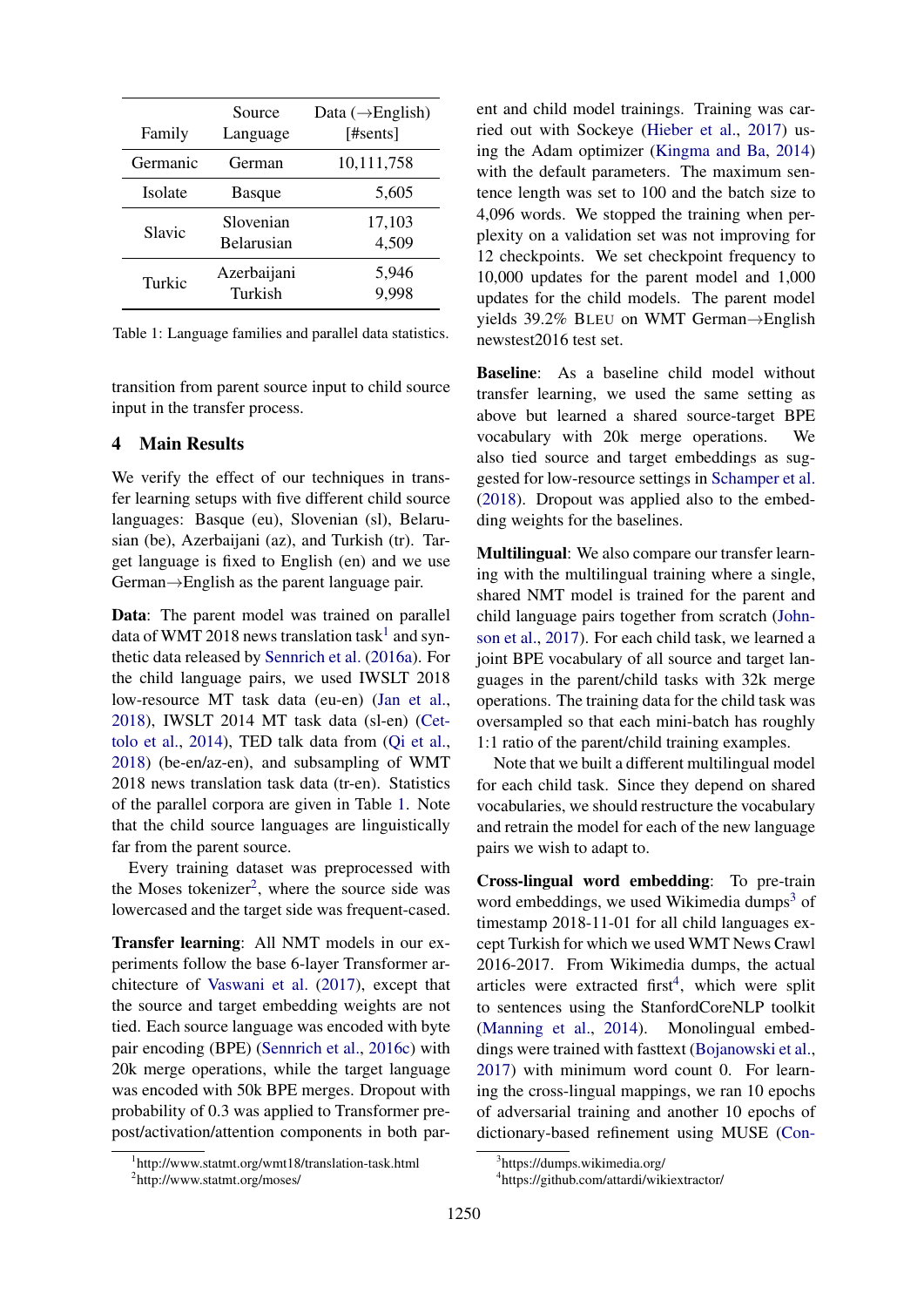<span id="page-5-0"></span>

|                                     | BLEU $\lceil\% \rceil$ |       |       |       |       |
|-------------------------------------|------------------------|-------|-------|-------|-------|
| System                              | eu-en                  | sl-en | be-en | az-en | tr-en |
| <b>Baseline</b>                     | 1.7                    | 10.1  | 3.2   | 3.1   | 0.8   |
| Multilingual (Johnson et al., 2017) | 5.1                    | 16.7  | 4.2   | 4.5   | 8.7   |
| Transfer (Zoph et al., 2016)        | 4.9                    | 19.2  | 8.9   | 5.3   | 7.4   |
| + Cross-lingual word embedding      | 7.4                    | 20.6  | 12.2  | 7.4   | 9.4   |
| $+$ Artificial noises               | 8.2                    | 21.3  | 12.8  | 8.1   | 10.1  |
| + Synthetic data                    | 9.7                    | 22.1  | 14.0  | 9.0   | 11.3  |

Table 2: Translation results of different transfer learning setups.

[neau et al.,](#page-9-6) [2018\)](#page-9-6). We chose top 20k types as discriminator inputs and 10k as maximum dictionary rank.

Artificial noises: Following [Kim et al.](#page-10-8) [\(2018\)](#page-10-8), we used these values for the noise model:  $p_{ins} = 0.1$ ,  $V_{ins} = 50, p_{del} = 0.1$ , and  $d_{per} = 3$ . We empirically found that these values are optimal also for our purpose. The parent model trained with noises gives 38.2% BLEU in WMT German→English newstest2016: 1.0% worse than without noises.

Synthetic data: We uniformly sampled 1M sentence pairs from German→English parallel data used for the parent training and processed them according to Section [3.3.](#page-3-2) The child model parallel data was oversampled to 500k sentence pairs, making an overall ratio of 1:2 between the parallel and synthetic data. We also tried other ratio values, e.g. 1:1, 1:4, or 2:1, but the performance was consistently worse.

Table [2](#page-5-0) presents the results. Plain transfer learning already gives a boost but is still far from a satisfying quality, especially for Basque $\rightarrow$ -English and Azerbaijani→English. On top of that, each of our three techniques offers clear, incremental improvements in all child language pairs with a maximum of 5.1% BLEU in total.

Cross-lingual word embedding shows a huge improvement up to +3.3% BLEU, which exhibits the strength of connecting parent-child vocabularies on the embedding level. If we train the parent model with artificial noises on the source side, the performance is consistently increased by up to +0.8% BLEU. This occurs even when dropout is used in the parent model training; randomizing word orders provides meaningful regularization which cannot be achieved via dropout. Finally, our synthetic data extracted from the parent par-

allel data is proved to be effective in low-resource transfer to substantially different languages: We obtain an additional gain of at most +1.5% BLEU.

Our results also surpass the multilingual joint training by a large margin in all tasks. One shared model for multiple language pairs inherently limits the modeling capacity for each task. Particularly, if one language pair has much smaller training data than the other, oversampling the lowresource portion is not enough to compensate the scale discrepancy in multilingual training. Transfer learning with our add-on techniques is more efficient to exploit knowledge of high-resource language pairs and fine-tune the performance towards a child task.

# 5 Analysis

In this section, we further investigate our methods in detail in comparison to their similar variants, and also perform ablation studies for the NMT transfer in general.

## <span id="page-5-1"></span>5.1 Types of Pre-trained Embedding

| Pre-trained embedding | BLEU $[\%]$ |  |
|-----------------------|-------------|--|
| None                  | 5.3         |  |
| Monolingual           | 6.3         |  |
| Cross-lingual (az-de) | 7.4         |  |
| Cross-lingual (az-en) | 71          |  |

Table 3: Azerbaijani→English translation results with different types of pre-trained source embeddings.

We analyze the effect of the cross-linguality of pre-trained embeddings in Table [3.](#page-5-1) We observe that monolingual embedding without a crosslingual mapping also improves the transfer learning, but is significantly worse than our proposed embedding, i.e. mapped to the parent source (de)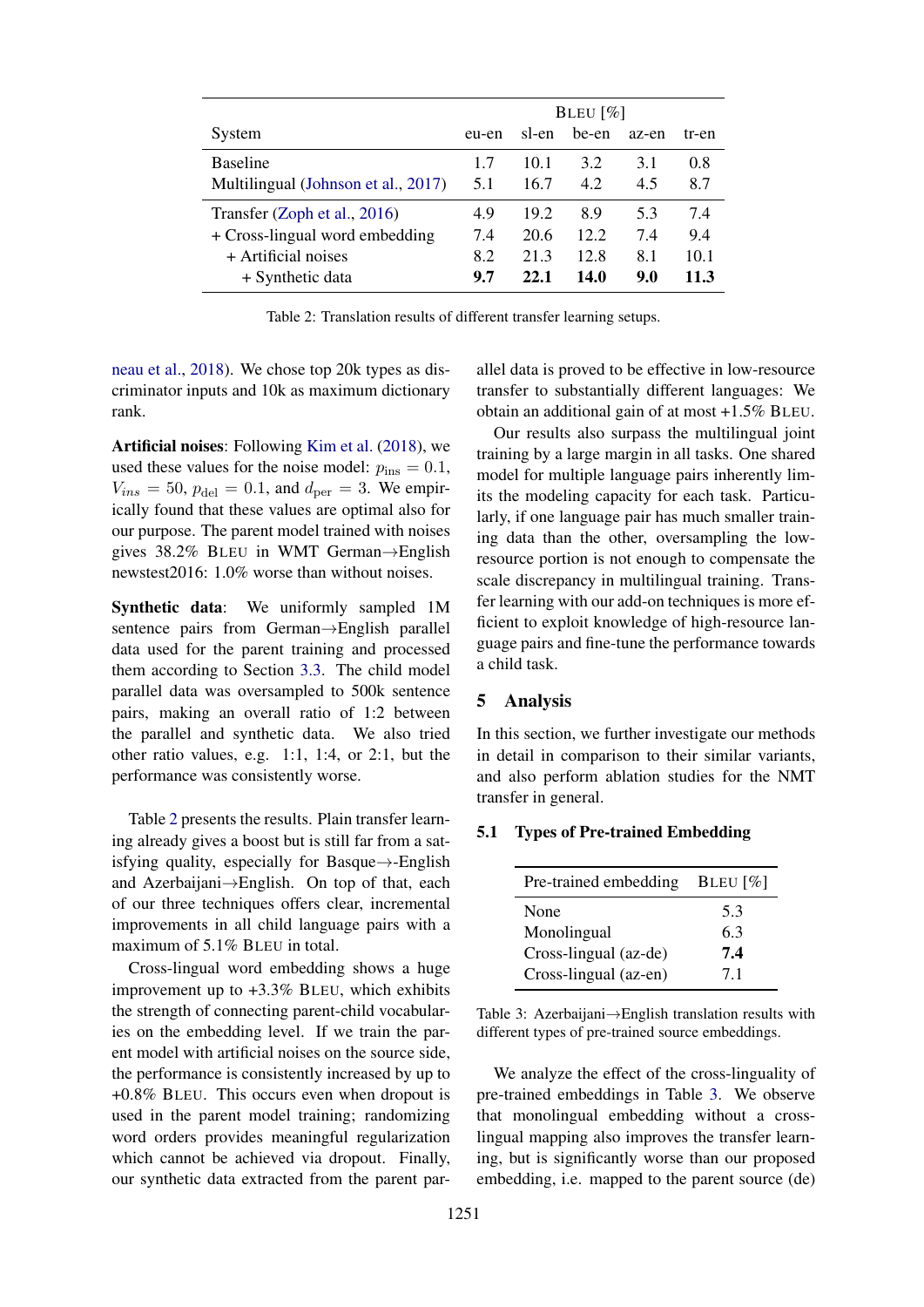embedding. The mapping can be learned also with the target (en) side with the same procedure as in Section [3.1.](#page-2-1) The target-mapped embedding is not compatible with the pre-trained encoder but directly guides the child model to establish the connection between the new source and the target. It also improves the system, but our method is still the best among the three embedding types.

#### 5.2 Synthetic Data Generation

<span id="page-6-0"></span>

| Synthetic data              | BLEU $[\%]$ |  |
|-----------------------------|-------------|--|
| None                        | 8.2         |  |
| Back-translation            | 8.3         |  |
| <b>Empty</b> source         | 82          |  |
| Copied target               | 8.9         |  |
| Parent model data           | 9.7         |  |
| + Cross-lingual replacement | 87          |  |

Table 4: Basque→English translation results with synthetic data generated using different methods.

In Table [4,](#page-6-0) we compare our technique in Section [3.3](#page-3-2) with other methods of generating synthetic data. For a fair comparison, we used the same target side corpus (1M sentences) for all these methods.

As explained in Section [3.3,](#page-3-2) back-translation [\(Sennrich et al.,](#page-11-2) [2016b\)](#page-11-2) is not beneficial here because the generated source is of too low quality. Empty source sentence is proposed along with back-translation as its simplification, which does not help either in transfer learning. Copying target sentences to the source side is yet another easy way to obtain synthetic data [\(Currey et al.,](#page-9-11) [2017\)](#page-9-11). It gives an improvement to a certain extent; however, our method of using the parent model data works much better in transfer learning.

We manually looked at the survived tokens in the source side of our synthetic data. We observed lots of overlapping tokens over the parent and child source vocabularies even if they were not shared: 4,487 vocabulary entries between Basque and German. Approximately 2% of them are punctuation symbols and special tokens, 7% are digits, and 62% are made of Latin alphabets, a large portion of which is devoted to English words (e.g. named entities) or their parts. The rest of the vocabulary is mostly of noisy tokens with exotic alphabets.

As Figure [4](#page-3-1) illustrates, just punctuation symbols and named entities can already define a basic structure of the original source sentence. Such tokens play the role of anchors in translation; they are sure to be copied to the target side. The surrounding  $\langle$ unk> tokens are spread according to the source language structure, whereas merely copying the target sentence to the source [\(Currey](#page-9-11) [et al.,](#page-9-11) [2017\)](#page-9-11) ignores the structural difference between source and target sentences. Note that our trick applies also to the languages with completely different alphabets, e.g. Belarusian and German (see Table [2\)](#page-5-0).

We also tested an additional processing for our synthetic data to reduce the number of unknown tokens. We replaced non-overlapping tokens in the German source side with the closest Basque token in the cross-lingual word embedding space. The result is, however, worse than not replacing them; we noticed that this subword-by-subword translation produces many Basque phrases with wrong BPE merges [\(Kim et al.,](#page-10-8) [2018\)](#page-10-8).

#### <span id="page-6-1"></span>5.3 Vocabulary Size

|                   | BLEU $[\%]$ |       |  |
|-------------------|-------------|-------|--|
| <b>BPE</b> merges | sl-en       | be-en |  |
| 10k               | 21.0        | 11.2  |  |
| 20k               | 20.6        | 12.2  |  |
| 50k               | 20.2        | 10.9  |  |
| 70k               | 20.0        | 10.9  |  |

Table 5: Translation results with different sizes of the source vocabulary.

Table [5](#page-6-1) estimates how large the vocabulary should be for the language-switching side in NMT transfer. We varied the number of BPE merges on the source side, fixing the target vocabulary to 50k merges. The best results are with 10k or 20k of BPE merges, which shows that the source vocabulary should be reasonably small to maximize the transfer performance. Less BPE merges lead to more language-independent tokens; it is easier for the cross-lingual embedding to find the overlaps in the shared semantic space.

If the vocabulary is excessively small, we might lose too much language-specific details that are necessary for the translation process. This is shown in the 10k merges of Belarusian→English.

#### 5.4 Freezing Parameters

Lastly, we conducted an ablation study of freezing parent model parameters in the child training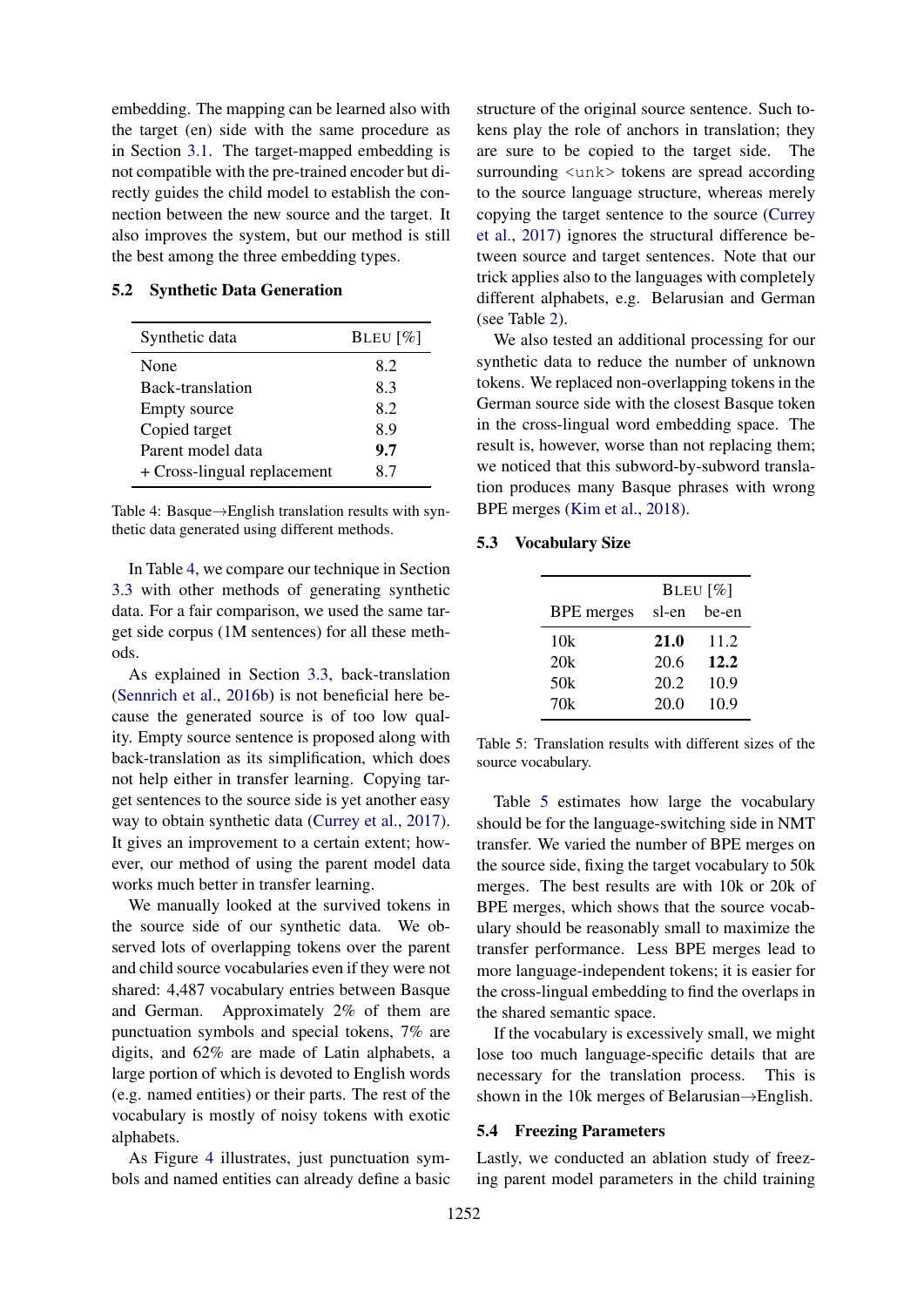<span id="page-7-0"></span>

| Frozen parameters           | BLEU $[\%]$ |
|-----------------------------|-------------|
| None                        | 21.0        |
| Target embedding            | 21.4        |
| + Target self-attention     | 22.1        |
| + Encoder-decoder attention | 21.8        |
| + Feedforward sublayer      | 21.3        |
| + Output layer              | 21.9        |

Table 6: Slovenian→English translation results with freezing different components of the decoder.

process (Table [6\)](#page-7-0). We show only the results when freezing the decoder; in our experiments, freezing any component of the encoder always degrades the translation performance. The experiments were done at the final stage with all of our three proposed methods applied.

Target embedding and target self-attention parts are independent of the source information, so it makes sense to freeze those parameters even when the source language is changed. On the contrary, encoder-decoder attention represents the relation between source and target sentences, so it should be redefined for a new source language. The performance deteriorates when freezing feedforward sublayers, since it is directly influenced by the encoder-decoder attention layer. The last row means that we freeze all parameters of the decoder; it is actually better than freezing all but the output layer.

### 6 Related Work

Transfer learning is first introduced for NMT in [Zoph et al.](#page-11-1) [\(2016\)](#page-11-1), yet with a small RNN architecture and on top frequent words instead of using subword units. [Nguyen and Chiang](#page-10-5) [\(2017\)](#page-10-5) and [Kocmi and Bojar](#page-10-6) [\(2018\)](#page-10-6) use shared vocabularies of BPE tokens to improve the transfer learning, but this requires retraining of the parent model whenever we transfer to a new child language.

Multilingual NMT trains a single model with parallel data of various translation directions jointly from scratch [\(Dong et al.,](#page-9-12) [2015;](#page-9-12) [Johnson](#page-10-1) [et al.,](#page-10-1) [2017;](#page-10-1) [Firat et al.,](#page-9-1) [2016;](#page-9-1) [Gu et al.,](#page-9-13) [2018\)](#page-9-13). Their methods also rely on shared subword vocabularies so it is hard for their model to adapt to a new language.

Cross-lingual word embedding is studied for the usages in MT as follows. In phrase-based SMT, [Alkhouli et al.](#page-8-1) [\(2014\)](#page-8-1) builds translation

models with word/phrase embeddings. [Kim et al.](#page-10-8) [\(2018\)](#page-10-8) uses cross-lingual word embedding as a basic translation model for unsupervised MT and attach other components on top of it. [Artetxe et al.](#page-9-14) [\(2018c\)](#page-9-14) and [Lample et al.](#page-10-14) [\(2018a\)](#page-10-14) initialize their unsupervised NMT models with pre-trained crosslingual word embeddings. [Qi et al.](#page-10-10) [\(2018\)](#page-10-10) do the same initialization for supervised cases, observing only improvements in multilingual setups.

Artificial noises for the source sentences are used to counteract word-by-word training data in unsupervised MT [\(Artetxe et al.,](#page-9-14) [2018c;](#page-9-14) [Lample](#page-10-14) [et al.,](#page-10-14) [2018a;](#page-10-14) [Kim et al.,](#page-10-8) [2018\)](#page-10-8), but in this work, they are used to regularize the NMT.

[Neubig and Hu](#page-10-15) [\(2018\)](#page-10-15) study adapting a multilingual NMT system to a new language. They train for a child language pair with additional parallel data of its similar language pair. Our synthetic data method does not rely on the relatedness of languages but still shows a good performance. They learn just a separate subword vocabulary for the child language without a further care, which we counteract with cross-lingual word embedding.

[Sachan and Neubig](#page-10-16) [\(2018\)](#page-10-16) show ablation studies on parameter sharing and freezing in one-tomany multilingual setup with shared vocabularies. Our work conduct the similar experiments in the transfer learning setting with separate vocabularies.

[Platanios et al.](#page-10-17) [\(2018\)](#page-10-17) augment a multilingual model with language-specific embeddings from which the encoder and decoder parameters are inferred with additional linear transformations. They only mention its potential to transfer to an unseen language without any results on it. Our work focuses on transferring a pre-trained model to a new language without any change in the model architecture but with an explicit guidance for cross-linguality on the word embedding level.

[Wang et al.](#page-11-7) [\(2019\)](#page-11-7) address the vocabulary mismatch in multilingual NMT by using shared embeddings of character  $n$ -grams and common semantic concepts. Their method has a strict assumption that the languages should be related orthographically with shared alphabets, while our method is not limited to similar languages and directly benefits from advances in cross-lingual word embedding for distant languages.

Another line of research on low-resource MT is unsupervised learning [\(Lample et al.,](#page-10-14) [2018a](#page-10-14)[,b;](#page-10-18) [Lample and Conneau,](#page-10-4) [2019;](#page-10-4) [Artetxe et al.,](#page-9-15)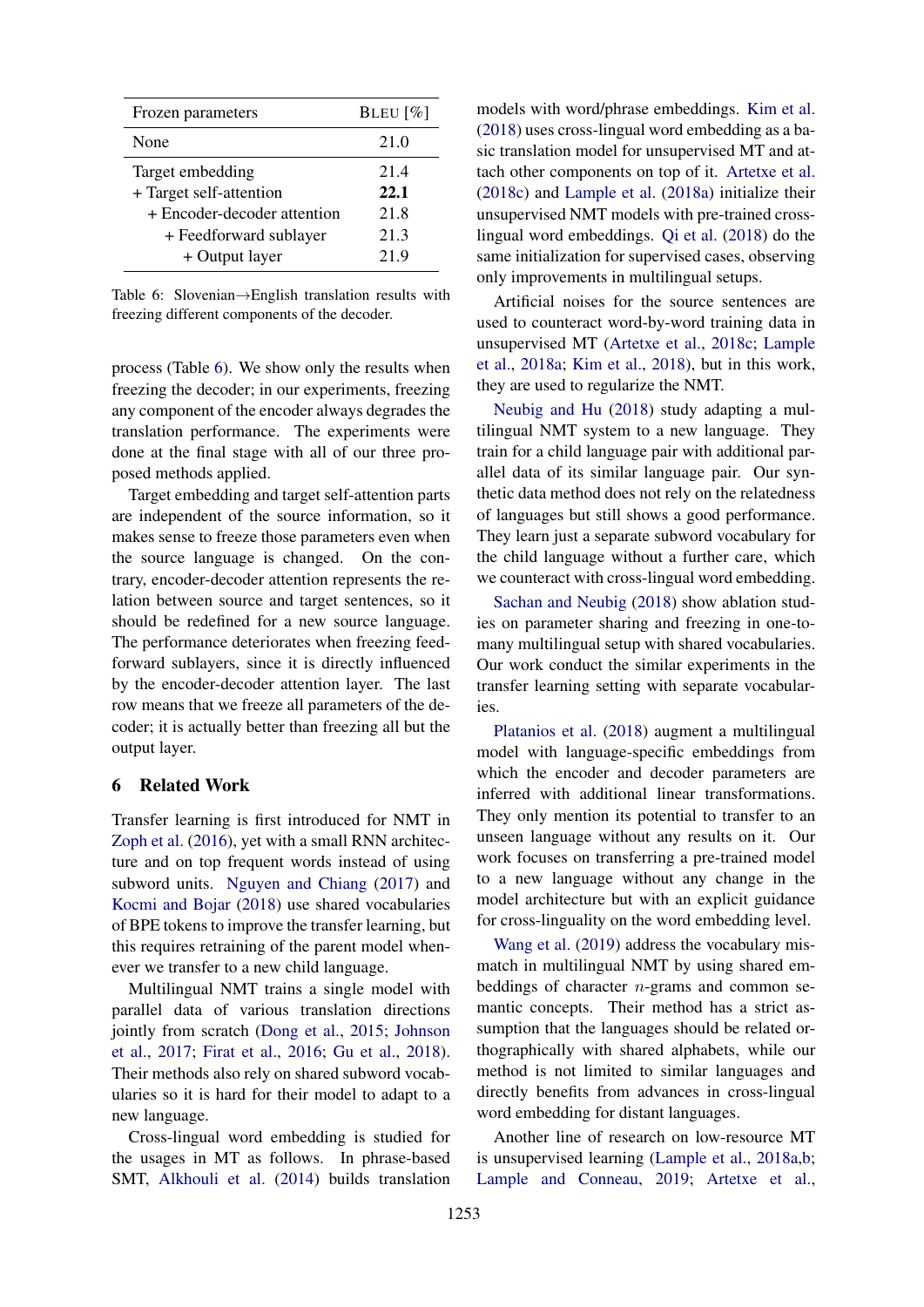[2018b](#page-9-15)[,c;](#page-9-14) [Kim et al.,](#page-10-8) [2018\)](#page-10-8), training translation models only with monolingual data. However, these methods are verified mostly in high-resource language pairs, e.g. French $\leftrightarrow$ English, where there is no need to restrict the training data to only monolingual corpora. In low-resource language pairs with little linguistic similarity, [Neu](#page-10-15)[big and Hu](#page-10-15)  $(2018)$  and Guzmán et al.  $(2019)$  show that unsupervised MT methods do not function at all. We tested an unsupervised MT software [Lample and Conneau](#page-10-4) [\(2019\)](#page-10-4) internally, which also resulted in failure, e.g. 1% BLEU at the Basque→English task of Section [4.](#page-4-5) Moreover, unsupervised MT methods usually require a very long training time—at least 1-2 weeks with a single GPU—due to its iterative nature, while our cross-lingual transfer needs only a couple of hours of training once you have a parent model.

Alternatively, one might consider using parallel data involving a pivot language, either by decoding in two consecutive steps [\(Kauers et al.,](#page-10-19) [2002;](#page-10-19) [De Gispert and Marino,](#page-9-17) [2006;](#page-9-17) [Utiyama and Isa](#page-11-8)[hara,](#page-11-8) [2007;](#page-11-8) Costa-Jussà et al., [2011\)](#page-9-18) or by creating pivot-based synthetic data [\(De Gispert and](#page-9-17) [Marino,](#page-9-17) [2006;](#page-9-17) [Bertoldi et al.,](#page-9-19) [2008;](#page-9-19) [Zheng et al.,](#page-11-9) [2017;](#page-11-9) [Chen et al.,](#page-9-20) [2017\)](#page-9-20). These methods cannot be applied to most of the language pairs from/to English, because it is extremely difficult to collect parallel data with another third language other than English.

# 7 Conclusion

In this paper, we address the problem of transferring an NMT model to unseen, unrelated language pairs. We propose three novel techniques to improve the transfer without vocabulary sharing between parent and child source languages.

Firstly, we transform monolingual embeddings of the new language into the embedding space of the parent NMT model. This accomplishes an effective transition of vocabularies on the embedding level. Secondly, we randomize the word orders in the parent model training to avoid overfitting to the parent source language. This makes it easier for the encoder to adapt to the new language syntax. For the first time, we show a practical usage of artificial noises to regularize an NMT model. Lastly, we reuse parallel data of the parent language pair in the child training phase to avoid an abrupt change of the training data distribution.

All three methods significantly improve over

plain transfer learning with a total gain of up to +5.1% BLEU in our experiments, consistently outperforming multilingual joint training. Our methods do not require retraining of a shared vocabulary or the parent model, enabling an incremental transfer of the same parent model to various (possibly unrelated) languages. Our implementation of the proposed methods is available online.<sup>[5](#page-8-2)</sup>

As for future work, we will test our methods in the NMT transfer where the target language is switched. We also plan to compare different algorithms for learning the cross-lingual mapping [\(Artetxe et al.,](#page-8-3) [2018a;](#page-8-3) [Xu et al.,](#page-11-10) [2018;](#page-11-10) [Joulin et al.,](#page-10-20) [2018\)](#page-10-20) to optimize the transfer performance.

### Acknowledgments



This work has received funding from the European Research Council (ERC) (under the European Union's Horizon 2020 research and innovation programme, grant agreement No 694537, project "SEQCLAS") and the Deutsche Forschungsgemeinschaft (DFG; grant agreement NE 572/8-1, project "CoreTec"). The GPU cluster used for the experiments was partially funded by DFG Grant INST 222/1168-1. The work reflects only the authors' views and none of the funding agencies is responsible for any use that may be made of the information it contains.

#### References

- <span id="page-8-1"></span>Tamer Alkhouli, Andreas Guta, and Hermann Ney. 2014. Vector space models for phrase-based machine translation. In *Proceedings of SSST-8, Eighth Workshop on Syntax, Semantics and Structure in Statistical Translation*, pages 1–10.
- <span id="page-8-0"></span>Mikel Artetxe, Gorka Labaka, and Eneko Agirre. 2017. Learning bilingual word embeddings with (almost) no bilingual data. In *Proceedings of the 55th Annual Meeting of the Association for Computational Linguistics (ACL 2017)*, volume 1, pages 451–462.
- <span id="page-8-3"></span>Mikel Artetxe, Gorka Labaka, and Eneko Agirre. 2018a. A robust self-learning method for fully unsupervised cross-lingual mappings of word embeddings. In *Proceedings of the 56th Annual Meeting of the Association for Computational Linguistics (Volume 1: Long Papers)*, volume 1, pages 789–798.

<span id="page-8-2"></span><sup>5</sup> <https://github.com/yunsukim86/sockeye-transfer>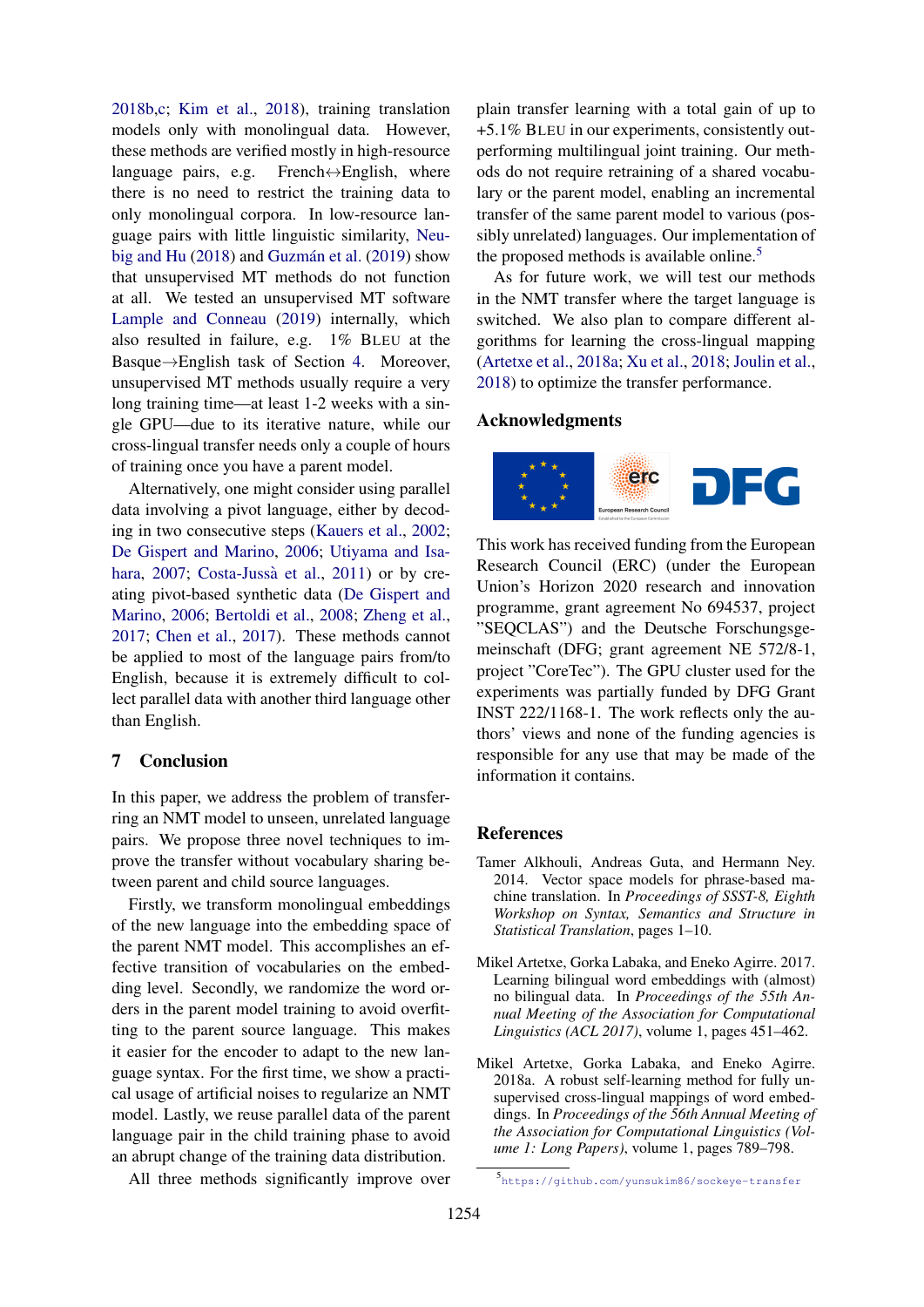- <span id="page-9-15"></span>Mikel Artetxe, Gorka Labaka, and Eneko Agirre. 2018b. Unsupervised statistical machine translation. In *Proceedings of the 2018 Conference on Empirical Methods in Natural Language Processing*, pages 3632–3642.
- <span id="page-9-14"></span>Mikel Artetxe, Gorka Labaka, Eneko Agirre, and Kyunghyun Cho. 2018c. Unsupervised neural machine translation. In *Proceedings of 6th International Conference on Learning Representations (ICLR 2018)*.
- <span id="page-9-0"></span>Dzmitry Bahdanau, Kyunghyun Cho, and Yoshua Bengio. 2015. Neural machine translation by jointly learning to align and translate. In *Proceedings of the 2015 International Conference on Learning Representations (ICLR 2015)*.
- <span id="page-9-4"></span>Yoshua Bengio. 2012. Deep learning of representations for unsupervised and transfer learning. In *Proceedings of ICML Workshop on Unsupervised and Transfer Learning*, pages 17–36.
- <span id="page-9-19"></span>Nicola Bertoldi, Madalina Barbaiani, Marcello Federico, and Roldano Cattoni. 2008. Phrase-based statistical machine translation with pivot languages. In *International Workshop on Spoken Language Translation (IWSLT) 2008*.
- <span id="page-9-10"></span>Piotr Bojanowski, Edouard Grave, Armand Joulin, and Tomas Mikolov. 2017. Enriching word vectors with subword information. *Transactions of the Association for Computational Linguistics*, 5:135–146.
- <span id="page-9-3"></span>Rich Caruana. 1995. Learning many related tasks at the same time with backpropagation. In *Advances in neural information processing systems*, pages 657– 664.
- <span id="page-9-8"></span>Mauro Cettolo, Jan Niehues, Sebastian Stuker, Luisa ¨ Bentivogli, and Marcello Federico. 2014. Report on the 11th iwslt evaluation campaign, iwslt 2014. In *Proceedings of the 11th International Workshop on Spoken Language Translation (IWSLT 2011)*, pages 2–17, Hanoi, Vietnam.
- <span id="page-9-20"></span>Yun Chen, Yang Liu, Yong Cheng, and Victor OK Li. 2017. A teacher-student framework for zeroresource neural machine translation. In *Proceedings of the 55th Annual Meeting of the Association for Computational Linguistics (Volume 1: Long Papers)*, pages 1925–1935.
- <span id="page-9-6"></span>Alexis Conneau, Guillaume Lample, Marc'Aurelio Ranzato, Ludovic Denoyer, and Hervé Jégou. 2018. Word translation without parallel data. In *Proceedings of 6th International Conference on Learning Representations (ICLR 2018)*.
- <span id="page-9-18"></span>Marta R Costa-Jussà, Carlos Henríquez, and Rafael E Banchs. 2011. Enhancing scarce-resource language translation through pivot combinations. In *Proceedings of 5th International Joint Conference on Natural Language Processing*, pages 1361–1365.
- <span id="page-9-11"></span>Anna Currey, Antonio Valerio Miceli Barone, and Kenneth Heafield. 2017. Copied monolingual data improves low-resource neural machine translation. In *Proceedings of the Second Conference on Machine Translation*, pages 148–156.
- <span id="page-9-17"></span>Adrià De Gispert and Jose B Marino. 2006. Catalanenglish statistical machine translation without parallel corpus: bridging through spanish. In *5th International Conference on Language Resources and Evaluation (LREC)*, pages 65–68.
- <span id="page-9-12"></span>Daxiang Dong, Hua Wu, Wei He, Dianhai Yu, and Haifeng Wang. 2015. Multi-task learning for multiple language translation. In *Proceedings of the 53rd Annual Meeting of the Association for Computational Linguistics and the 7th International Joint Conference on Natural Language Processing (Volume 1: Long Papers)*, volume 1, pages 1723–1732.
- <span id="page-9-1"></span>Orhan Firat, Kyunghyun Cho, and Yoshua Bengio. 2016. Multi-way, multilingual neural machine translation with a shared attention mechanism. In *Proceedings of the 15th Conference of the North American Chapter of the Association for Computational Linguistics: Human Language Technologies (NAACL-HLT 2016)*, pages 866–875.
- <span id="page-9-5"></span>Markus Freitag and Yaser Al-Onaizan. 2016. Fast domain adaptation for neural machine translation. *arXiv:1612.06897*.
- <span id="page-9-2"></span>Jonas Gehring, Michael Auli, David Grangier, Denis Yarats, and Yann N Dauphin. 2017. Convolutional sequence to sequence learning. In *Proceedings of the 34th International Conference on Machine Learning (ICML 2017)*, pages 1243–1252.
- <span id="page-9-13"></span>Jiatao Gu, Hany Hassan, Jacob Devlin, and Victor OK Li. 2018. Universal neural machine translation for extremely low resource languages. In *Proceedings of the 2018 Conference of the North American Chapter of the Association for Computational Linguistics: Human Language Technologies, Volume 1 (Long Papers)*, volume 1, pages 344–354.
- <span id="page-9-16"></span>Francisco Guzmán, Peng-Jen Chen, Myle Ott, Juan Pino, Guillaume Lample, Philipp Koehn, Vishrav Chaudhary, and Marc'Aurelio Ranzato. 2019. Two new evaluation datasets for low-resource machine translation: Nepali-english and sinhala-english. *arXiv:1902.01382*.
- <span id="page-9-9"></span>Felix Hieber, Tobias Domhan, Michael Denkowski, David Vilar, Artem Sokolov, Ann Clifton, and Matt Post. 2017. Sockeye: A toolkit for neural machine translation. *arXiv:1712.05690*.
- <span id="page-9-7"></span>Felix Hill, Kyunghyun Cho, and Anna Korhonen. 2016. Learning distributed representations of sentences from unlabelled data. In *Proceedings of the 15th Annual Conference of the North American Chapter of the Association for Computational Linguistics: Human Language Technologies (NAACL-HLT 2016)*, pages 1367–1377.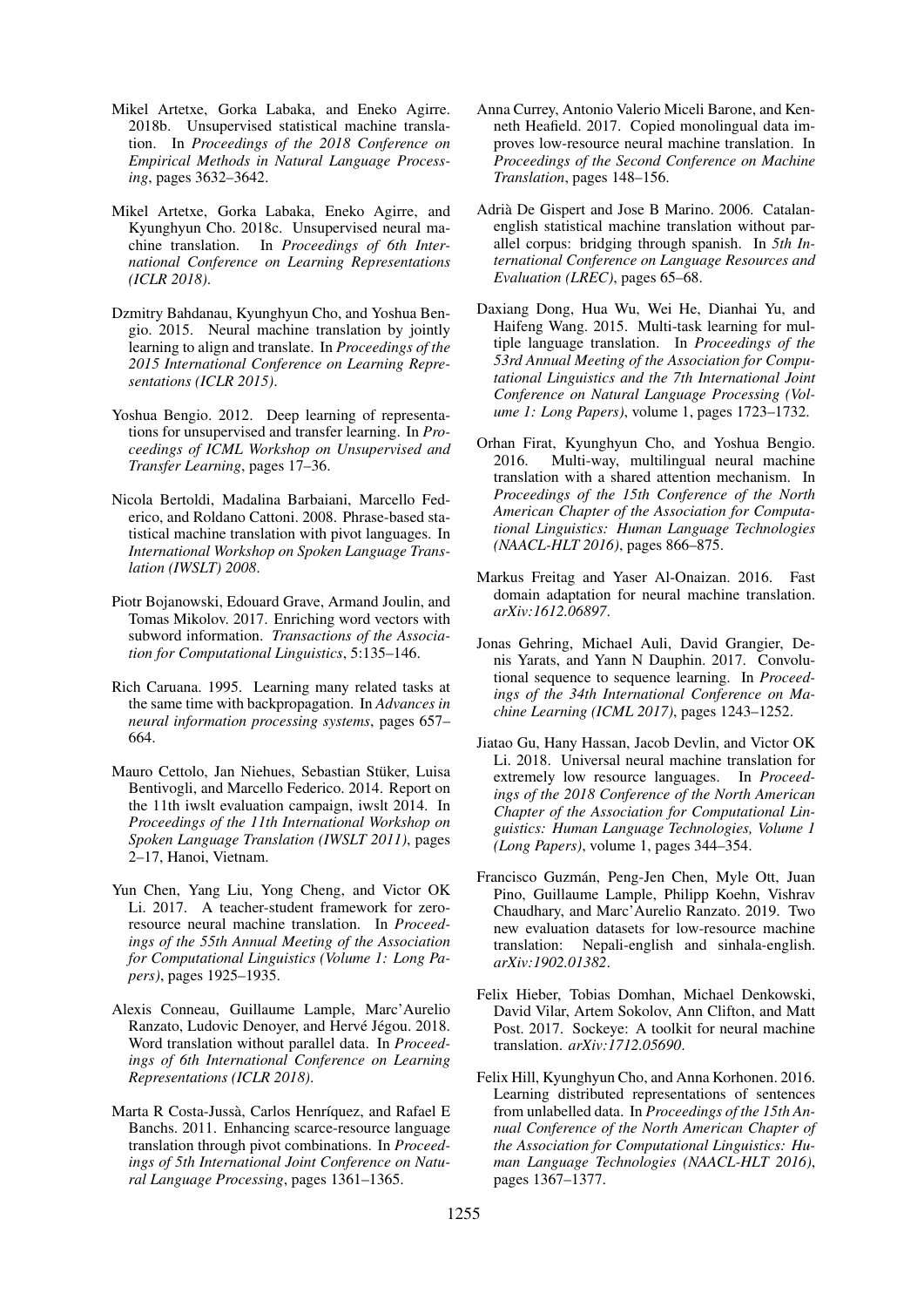- <span id="page-10-9"></span>Niehues Jan, Roldano Cattoni, Stüker Sebastian, Mauro Cettolo, Marco Turchi, and Marcello Federico. 2018. The iwslt 2018 evaluation campaign. In *Proceedings of the 15th International Workshop on Spoken Language Translation (IWSLT 2018)*, pages  $2-6$ .
- <span id="page-10-1"></span>Melvin Johnson, Mike Schuster, Quoc V Le, Maxim Krikun, Yonghui Wu, Zhifeng Chen, Nikhil Thorat, Fernanda Viegas, Martin Wattenberg, Greg Corrado, ´ et al. 2017. Google's multilingual neural machine translation system: Enabling zero-shot translation. *Transactions of the Association of Computational Linguistics (TACL)*, 5(1):339–351.
- <span id="page-10-20"></span>Armand Joulin, Piotr Bojanowski, Tomas Mikolov, Hervé Jégou, and Edouard Grave. 2018. Loss in translation: Learning bilingual word mapping with a retrieval criterion. In *Proceedings of the 2018 Conference on Empirical Methods in Natural Language Processing*, pages 2979–2984.
- <span id="page-10-19"></span>Manuel Kauers, Stephan Vogel, Christian Fügen, and Alex Waibel. 2002. Interlingua based statistical machine translation. In *Proceedings of the 7th International Conference on Spoken Language Processing (ICSLP 2002)*.
- <span id="page-10-8"></span>Yunsu Kim, Jiahui Geng, and Hermann Ney. 2018. Improving unsupervised word-by-word translation with language model and denoising autoencoder. In *Proceedings of the 2018 Conference on Empirical Methods in Natural Language Processing*, pages 862–868. Association for Computational Linguistics.
- <span id="page-10-11"></span>Diederik P Kingma and Jimmy Ba. 2014. Adam: A method for stochastic optimization. *arXiv:1412.6980*.
- <span id="page-10-6"></span>Tom Kocmi and Ondřej Bojar. 2018. Trivial transfer learning for low-resource neural machine translation. In *Proceedings of the Third Conference on Machine Translation: Research Papers*, pages 244– 252. Association for Computational Linguistics.
- <span id="page-10-0"></span>Philipp Koehn and Rebecca Knowles. 2017. Six challenges for neural machine translation. In *Proceedings of the 1st ACL Workshop on Neural Machine Translation (WNMT 2017)*, pages 28–39.
- <span id="page-10-4"></span>Guillaume Lample and Alexis Conneau. 2019. Cross-lingual language model pretraining. *arXiv:1901.07291*.
- <span id="page-10-14"></span>Guillaume Lample, Ludovic Denoyer, and Marc'Aurelio Ranzato. 2018a. Unsupervised machine translation using monolingual corpora only. In *Proceedings of 6th International Conference on Learning Representations (ICLR 2018)*.
- <span id="page-10-18"></span>Guillaume Lample, Myle Ott, Alexis Conneau, Ludovic Denoyer, et al. 2018b. Phrase-based & neural unsupervised machine translation. In *Proceedings of the 2018 Conference on Empirical Methods in Natural Language Processing*, pages 5039–5049.
- <span id="page-10-2"></span>Minh-Thang Luong and Christopher D Manning. 2015. Stanford neural machine translation systems for spoken language domains. In *Proceedings of the 12th International Workshop on Spoken Language Translation (IWSLT 2015)*, pages 76–79.
- <span id="page-10-13"></span>Christopher D. Manning, Mihai Surdeanu, John Bauer, Jenny Finkel, Steven J. Bethard, and David Mc-Closky. 2014. The Stanford CoreNLP natural language processing toolkit. In *Association for Computational Linguistics (ACL) System Demonstrations*, pages 55–60.
- <span id="page-10-7"></span>Tomas Mikolov, Kai Chen, Greg Corrado, and Jeffrey Dean. 2013. Efficient estimation of word representations in vector space. *arXiv:1301.3781*.
- <span id="page-10-15"></span>Graham Neubig and Junjie Hu. 2018. Rapid adaptation of neural machine translation to new languages. In *Proceedings of the 2018 Conference on Empirical Methods in Natural Language Processing*, pages 875–880.
- <span id="page-10-5"></span>Toan Q Nguyen and David Chiang. 2017. Transfer learning across low-resource, related languages for neural machine translation. In *Proceedings of the Eighth International Joint Conference on Natural Language Processing (Volume 2: Short Papers)*, volume 2, pages 296–301.
- <span id="page-10-17"></span>Emmanouil Antonios Platanios, Mrinmaya Sachan, Graham Neubig, and Tom Mitchell. 2018. Contextual parameter generation for universal neural machine translation. In *Proceedings of the 2018 Conference on Empirical Methods in Natural Language Processing*, pages 425–435.
- <span id="page-10-10"></span>Ye Qi, Devendra Sachan, Matthieu Felix, Sarguna Padmanabhan, and Graham Neubig. 2018. When and why are pre-trained word embeddings useful for neural machine translation? In *Proceedings of the 2018 Conference of the North American Chapter of the Association for Computational Linguistics: Human Language Technologies, Volume 2 (Short Papers)*, volume 2, pages 529–535.
- <span id="page-10-3"></span>Prajit Ramachandran, Peter Liu, and Quoc Le. 2017. Unsupervised pretraining for sequence to sequence learning. In *Proceedings of the 2017 Conference on Empirical Methods in Natural Language Processing*, pages 383–391.
- <span id="page-10-16"></span>Devendra Sachan and Graham Neubig. 2018. Parameter sharing methods for multilingual self-attentional translation models. In *Proceedings of the Third Conference on Machine Translation: Research Papers*, pages 261–271. Association for Computational Linguistics.
- <span id="page-10-12"></span>Julian Schamper, Jan Rosendahl, Parnia Bahar, Yunsu Kim, Arne Nix, and Hermann Ney. 2018. The rwth aachen university supervised machine translation systems for wmt 2018. In *Proceedings of the Third Conference on Machine Translation: Shared Task Papers*, pages 496–503.